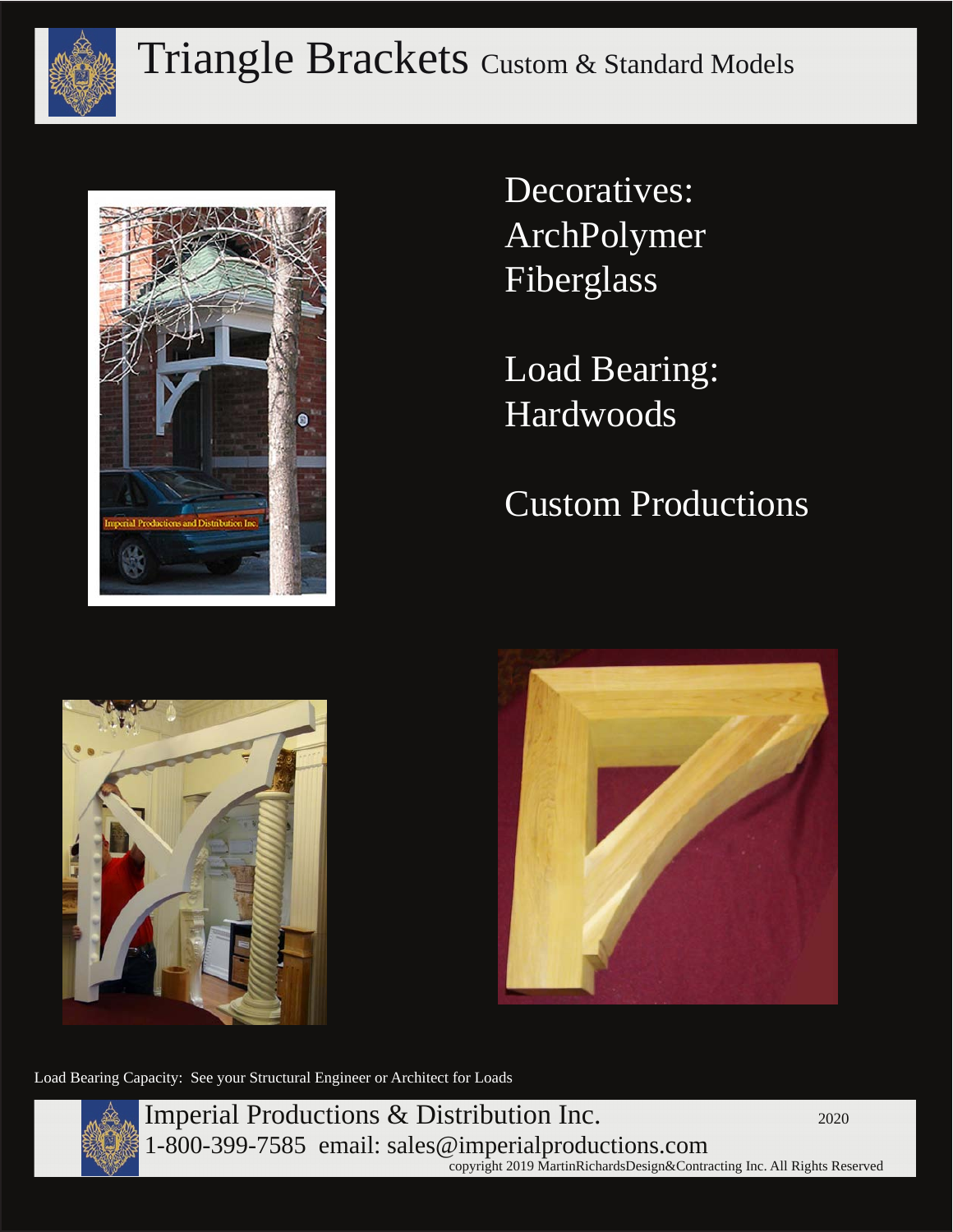

\* All prices & specifications subject to change without notice - All Prices FOB Factory Imperial Productions® Page 2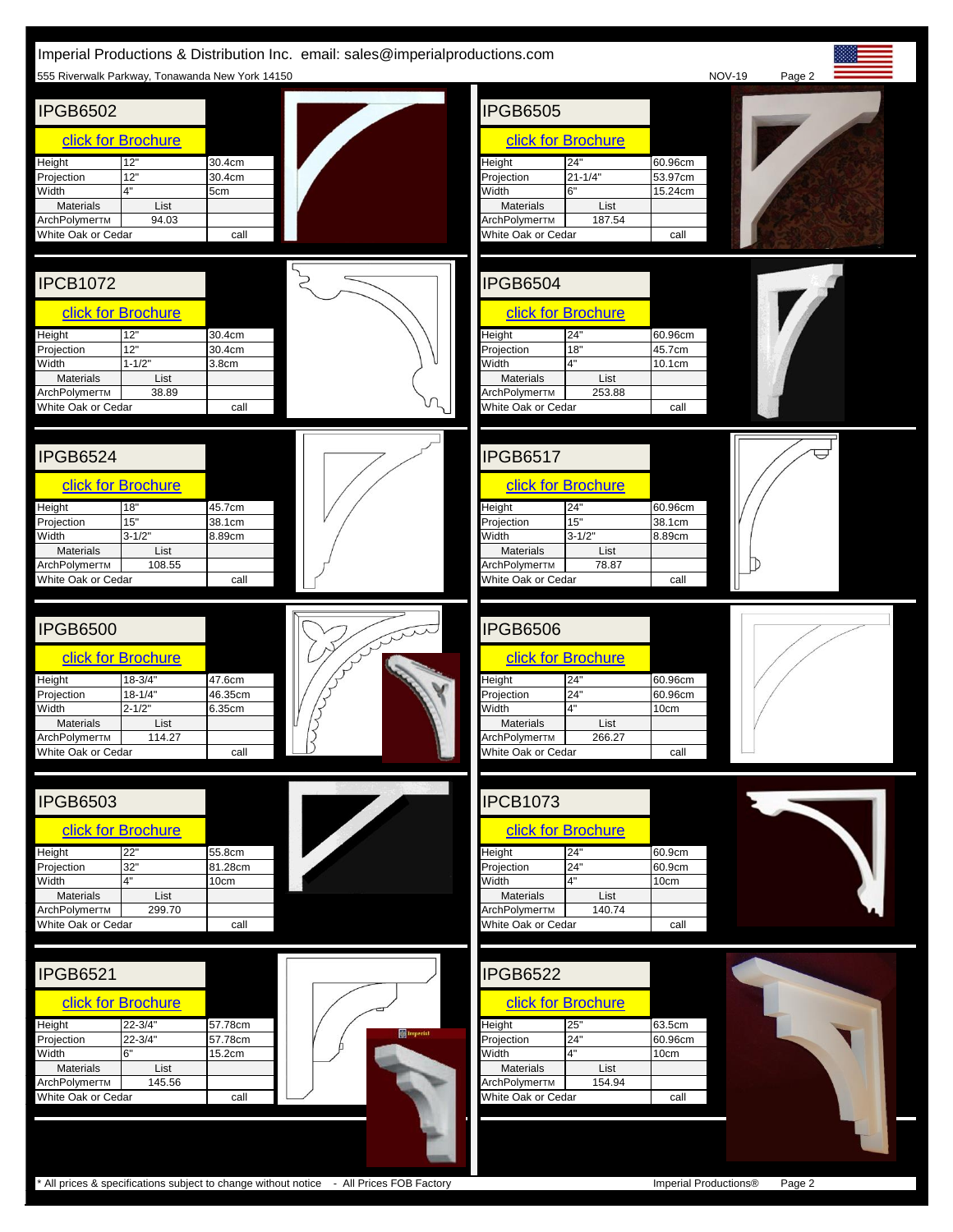

\* All prices & specifications subject to change without notice - All Prices FOB Factory Imperial Productions® Page 3